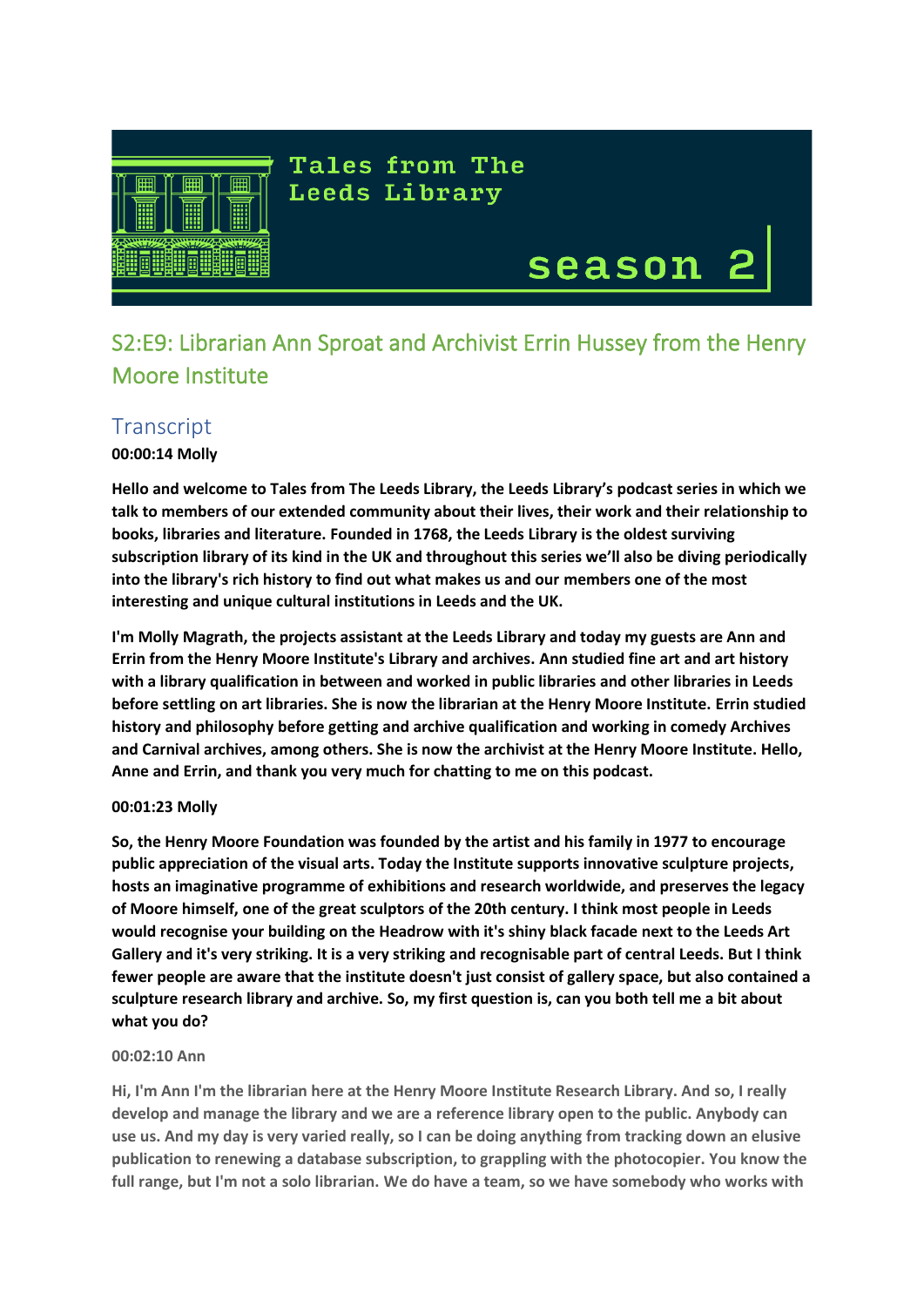**the digital collections and somebody who works with the ephemera and greets people as they come to the institute.**

### 00:02:58 Errin

And I'm Errin Hussey, and I'm the archivist working at the Henry Moore Institute, so the archive we have here is the archive of sculptor's papers and we've been collecting since the 1980s and we have about 320 collections that are about individual sculptors and businesses and organisations related to sculpture. So again, my day is very varied, full of researchers, and then also developing the collection, finding new collections and making sure they're all catalogued and accessible for everyone. And we are both based on the 2nd floor of the Institute.

#### **00:03:34 Molly**

**So, you had to go up the stairs, which again I think we have the same thing at the Leeds Library. We're just we're just on the 2nd floor, the 1st floor even, and that kind of that extra layer makes people when they come in for the first time, they're like 'Wow, I had no idea it was here!' Yeah, so can you talk a little bit about the differences between the different parts of the foundation? So obviously we have the Institute and that consists of the gallery space and the Library's and the archive. But then there's also a studio gardens in Hertfordshire?**

#### **00:04:05 Ann**

**Yeah, well Moore set up the foundation in 1977 and initially that was really centred around his former home in Perry Green in Hertfordshire. And so he was thinking about his legacy and how to look after his sculpture and how to continue to show us his work and that so all that activity still goes on now at Perry Green and Studios and Gardens and so his studios were there and you can you can have a tour of the workshops you can go around his house, and you can see his work in the landscape as he always wanted, and so that was the early part of the foundation essentially. And then within about five years he was thinking about giving something back to the city where he had studied as a student, so he'd been an art student at Leeds Arts University - what is Leeds Arts University now, it was Leeds Art College then. He was thinking about setting up something where the general public, anybody, could see sculpture 'cause he was very aware that when he was studying here, there was nothing in in Leeds in terms of contemporary sculpture that he could see. So he wanted to sort of create a space that would show contemporary sculpture and that still exists as part of the art gallery next door, there's those gallery's at the front of the Art Gallery are the areas that Moore developed essentially and he also left funding for a library. So, we were part of those early days as well.** 

**And there's another part of the foundation, in terms of grants as well. Moore was very much about supporting sculptors so we have a grants programme that the legacy supports so that that can be any kind of project producing a book to an exhibition and that happens still to this day as well.**

# **00:06:19 Molly**

# **And I think there are, you know, there's a few projects that we'll talk about later on and did they come from that grant scheme, or are they separate?**

#### **00:06:25 Ann**

**Possibly separate. The grants are very much about exhibitions held elsewhere and the institute's funded as a separate….**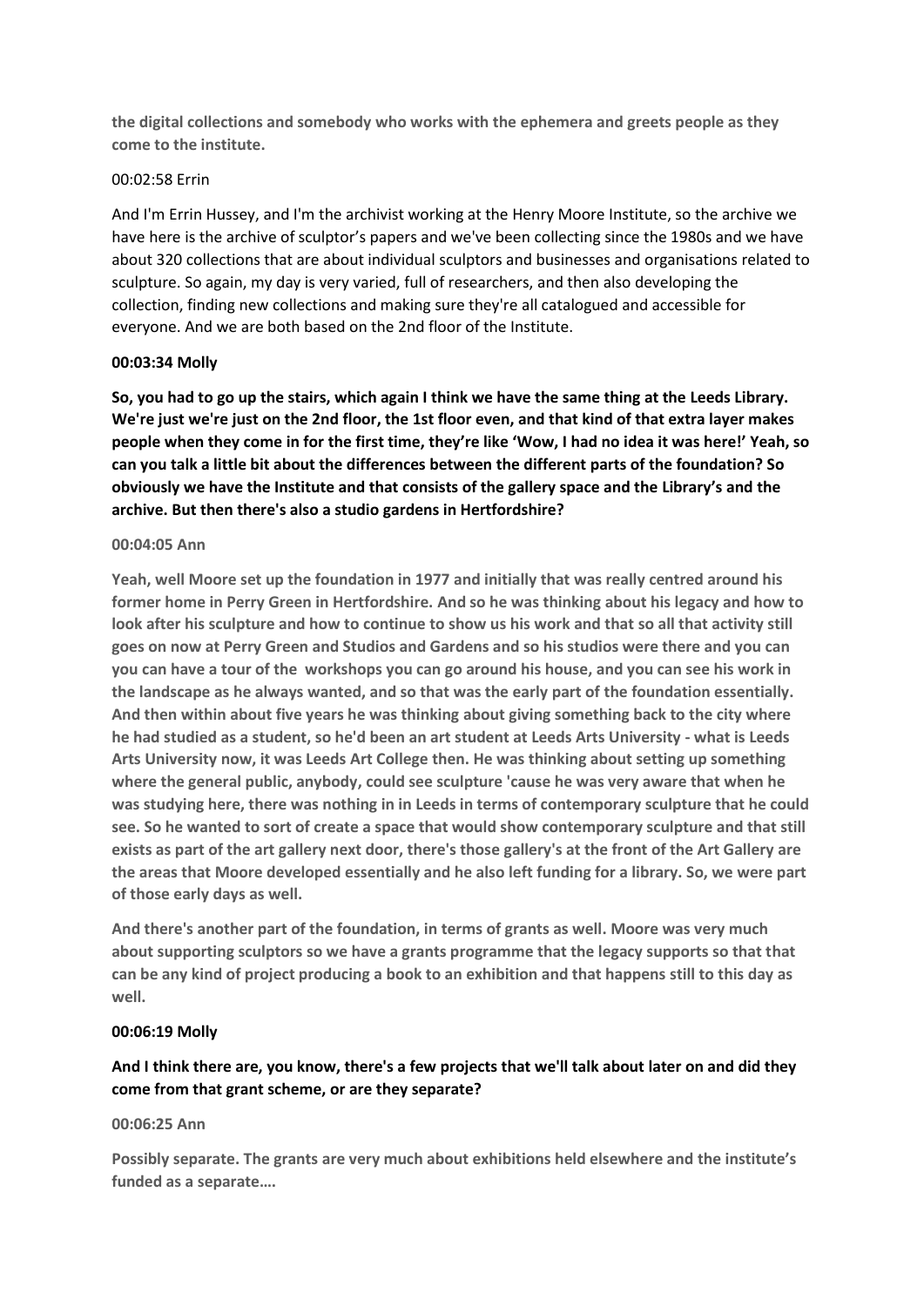#### **00:06:38 Molly**

**Yeah, and the I mean you kind of mentioned when we talked earlier that the curators come and they use the library to research the exhibition. So there's really a lot of crossover between all the different parts, which I really like and the archives as well.**

#### 00:06:53 Errin

Yeah, so yeah Henry Moore wanted to basically, support the like we were saying the collection that was already at the art gallery. He didn't see like he said he saw a lot of copies of Greek sculpture and things like that, that he studied himself, but he didn't see a lot of developing of that collection, so that still goes on now. So we've got a great relationship with the Leeds Art Gallery and we are kind of an Institute that will put on the exhibitions but also grow the collection both in the archive and in the actual sculpture collection and the libraries they all kind of flow and a lot as well when we are collecting any part of those three we might get some sculptures that will encourage the collection of archives. If an artist is wanting to deposit an archive and then that will inform what Ann might collect in the library as well. So it all kind of flows in what we collect, which is really nice and you can see those kind of patterns and threads working together.

#### **00:07:54 Molly**

**I mean, that's the whole aim of an institute that works on many different levels, isn't it? That someone at the beginning of their career, you help them develop it and then hopefully one day then they become world famous. They can kind of support you in turn and you know, donate their archives. So I'm interested in both of your backgrounds. How you kind of became, so Errin how you got into archive work and Ann into librarianship. So, do you want to give me just a little kind of brief overview of your backgrounds?**

#### **00:08:27 Ann**

**Yeah, I studied fine art initially and then I went on to study Art history and in between I did my library qualifications. So I was kind of in education for a long time and I was always working in libraries all the way through and so it was always an integral part of my life - libraries essentially. And you know I worked in public libraries, I worked in libraries in Leeds for a while before I moved away. And then I found sort of the ideal job and that was working in art libraries. So that brought both of my interests together. And yeah, I've stayed in art libraries all the way through. So yeah, it's been a really great journey really. I learned so much in all ways through combining the two areas, and you know, I've learned a lot about archives for Errin as well now as well. So Yeah.**

#### 00:09:29 Errin

So I got into archives, but the role of the archivist in any institute or any institution is kind of a strange one in comparison to maybe librarians and the curators because, so I started off doing a history and philosophy degree because that's where my interests were and then I kind of fell in love with the idea of archives. I remember going to the National Archives and just loving the process of it all and how things were preserved and everything like that and so I did an archive qualification then. The thing about archivists, unlike curators, is we're not subjects specialists. Our are specialisms are how to preserve and how to catalogue and so in a way it's a real benefit because I've got to work in so many different archives. I've worked in stand-up Comedy Archives, Carnival Archives and archives of individuals. And then so coming here is brilliant, I'm getting to learn so much, but I don't have that art history background. But then being able to bounce off people and work with people here who have such a great background in art history and solid knowledge, I think it's a really good kind of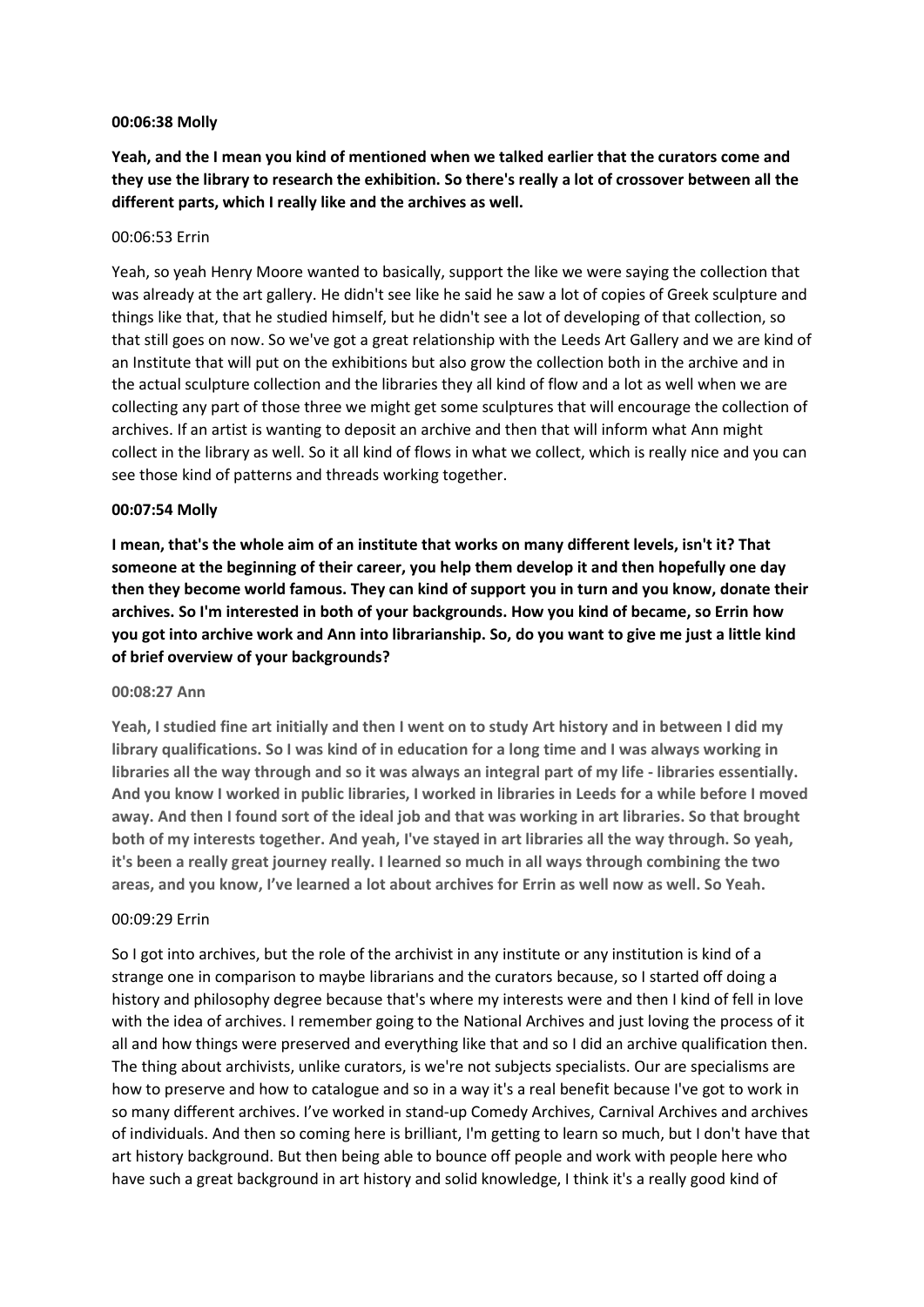team and a good way of being here and looking after the collection. So I'm so lucky I'm learning so much and I think then there's like different perspectives when you have someone who's not necessarily a subject specialist, but is coming to things fresh, learning things new so.

# **00:10:53 Molly**

**That's really interesting. I really like this kind of idea of the crossover between the different kinds of work that you do, because I think you know you seem like you work a lot together and you work a lot with other parts of the institution and with Leeds Arts Museum and Galleries. But I mean obviously they are two separate roles, so in terms of the actual material that you deal with**

**so you deal with the archives and you deal with books and objects and papers, but then you have you mentioned the ephemera and different kind of categories, so can you talk about the material that you both work with and how that's - I mean, obviously the way that it's organised is incredibly complex that's your whole job! - but I guess just an overview of how those are kind of ordered and stored.**

#### **00:11:41 Ann**

**Yeah, well yeah, the library essentially is working with published materials. But that could be from anything from hardcopy books through to digital material. Having said that we do have some sort of honourable original born digital materials that we collect, so the exhibitions that we photographed here are stored in our digital management system. So yeah and as I say, the ephemera material, some of that probably reproduces some of the material that's in the archive, but we have a maybe a broader range of artists but less depth, whereas the archive would have a greater depth and obviously the original material.** 

#### 00:12:29 Errin

So yeah, there's lots of crossover, so the archive is more original material from the artists themselves. But then there's a lot of crossover, so we'll often get collections that will have lots of other ephemera or duplicated material and so we'll have copies in the archive, but then we might give some to the library and that informs the artist files which people can look through freely and like Ann was saying there's a lot more range of artists and not more collections. But then there's kind of those strict lines of like secondary material and primary material, and then when it comes to sculpture itself in the sculpture collection, it's very much finished pieces. But those lines are constantly blurred, and I think especially with digital material coming in and often between sculpture and archives the lines are blurred of what the artist sees as an archive and what they see as a sculpture or a finished piece or an artwork. And those are debates that are always being had.

#### **00:13:29 Molly**

**Sculpture must be, I mean, in a way, it's the kind of the hardest form to catalogue because it's so to do - or even write about or produce anything that's not a kind of physical object to do with it because it's 3 dimensional and it exists in the world in space, but you know there's still all of this written material here. That's kind of to do with it.**

### 00:13:55 Errin

Yeah, and I think that's where sometimes the sculpture, the library and the archive can be so important because there's so many artists whose work is fleeting and it's installations, and so maybe all that remains of the artwork is publications written about it, and the archive that leads up to that,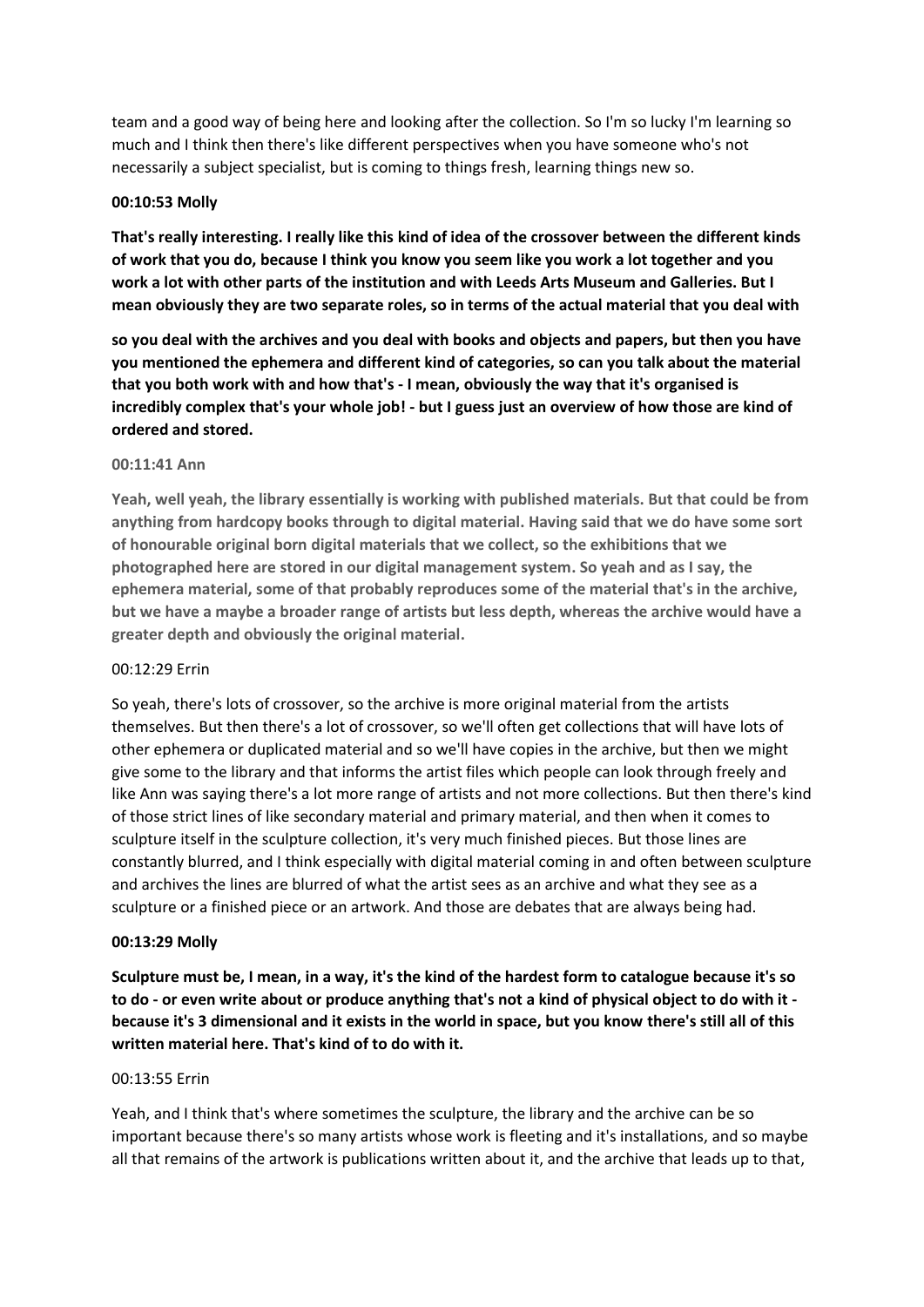and then that could be all that exists. So we become the primary source of that information for researchers.

#### **00:14:23 Molly**

**And I think one of the one of the projects that really kind of delves into this. The way the art that archives work and what archives add to the way that we perceive an artist and the way that we kind of create history and document someone's life is this Paul Becker project which he told me a bit about before, which is a fake archive created by someone. So yeah, can you tell me a bit more about that story?**

#### 00:14:49 Errin

So Paul Becker is an artist and writer and fine art lecturer at Newcastle University, or at least he was when he came here. So in 2011, so we run as part of the Institute fellowships and they can be academic fellowships and artist fellowships. So he was an artist that came in kind of with an intervention of the library and the archive and was reading all of these biographies of a certain generation of artists and a lot of what we have in the archive and like I said, the library as well and he wanted to kind of focus on, yeah, those histories, those kind of lost biographies, those lost artists. So what he wanted to do was he created a whole persona and a whole biography of this artist, like I said who had a lot of the same biography as so many artists that we have in the archives, so being born at the turn of the 20th century, wanting to study art but that being kind of halted by World War I, which is a similar experience to Henry Moore. And then he was kind of pulling on our other archives such as Gertrude Hermes and Betty Ree, and saying that he socialised with all of these people. And so he created letters and sketchbooks and drawings and even maquettes to fully form this artist. So it's a really interesting archive because it's unlike anything that's ever been produced before really, and it was just a lovely way of someone coming in and using the archive and the library and then being able to contribute to our collection. And yeah, our archive and library isn't just about these individuals, it's addressing wider discussions in in sculpture.

# **00:16:50 Molly**

**I like it as a piece because I think it kind of highlights how much we are reliant on these systems of history making and archiving which are flawed. They're as flawed as the people who run them and look after them and build them. And you know that is no comment on your archival skills at all! but it's so interesting how easily these systems can be corrupted or played with. Um was it your museum podcast that I was listening to somewhere? I heard this story of a man who created, he worked with this teacher who made these fakes and then he had access to the Tate archives somehow and kind of manipulated them to increase the value of these fake artworks.**

#### 00:17:44 Errin

Oh yeah, I don't know much about that story.

#### **00:17:46 Molly**

**Yeah, I don't know. It was somewhere. Anyway, that's another kind of story that shows how, I mean we have these systems to record information so that we you know we have the correct version and we can know more. We can learn more, but that means that they can so easily be tampered with and corrupted.**

00:18:07 Errin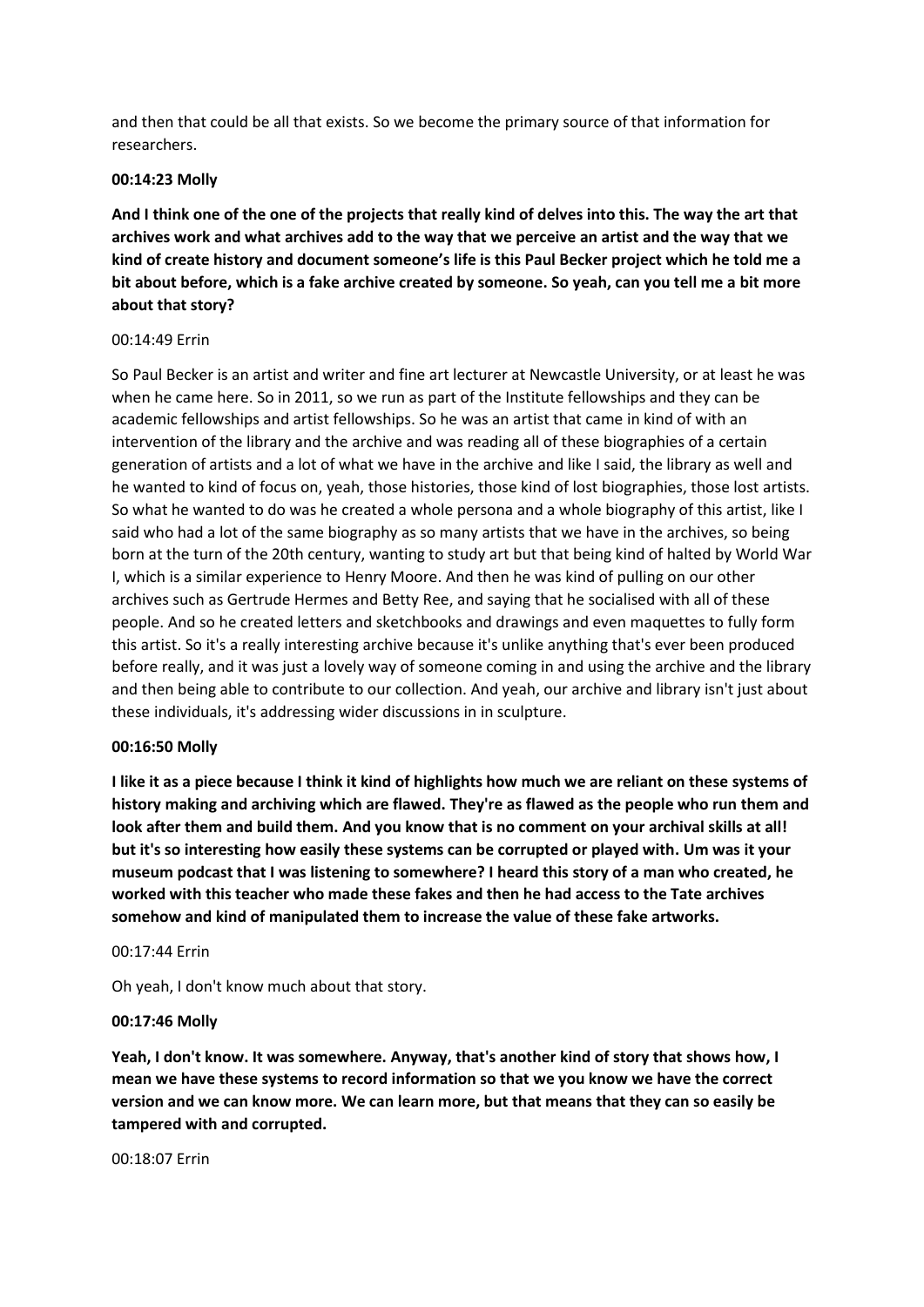Yeah, definitely, and I think yeah, it shows that how things have been collected in the past and it yeah forces us to look at how we're collecting in the future.

# **00:18:17 Molly**

**Yeah exactly yeah. Well, collecting with an eye to preserving things for, you know, an indefinite amount of time. And I know we'll talk a bit about the digital later, but about kind of digital archiving and you know, that's not always a fool proof process. Things, you know that we can view now might not be viewable with technology in 100 years.**

# 00:18:39 Errin

Yeah exactly, I think we take it for granted sometimes in archives. We're often collecting things so far in the past, and we really have to look at what's being created now. I think some museums are being forced to look at this or not forced to, but like digital artworks are being created and now we have to look more at what is being created by an artist now, even yesterday I was having discussions with artists about their emails and often it's like thinking about cultural norms - I don't think any of us are saving emails. Yeah, like none of us are doing it. It's something we have to think about now. And yeah what happens is like cultural change before we can say how we're going to collect things.

# **00:19:27 Molly**

**I mean I it must be interesting then that you have both quite differing backgrounds because you are probably, you can see the kind of ways that being an artist or having an interest in art feeds into the way that you collect, whereas you know I have a background in art history in English, so again, this is like the perfect intersection of exactly what I'm interested in. But maybe sometimes that kind of like real kind of love and passion for these subjects gets in the way. I don't know. Maybe that's a silly question.**

#### **00:20:01 Ann**

**But I do think that when we see students come to use the library, and we often give tours and introductions to students and visitors generally. But I often think back to the time when I was a student, I think I really wish I paid attention to the things that are being shown to me and you know, actually took up the opportunities 'cause sometimes you're so busy working and you're thinking about your own things. But you know you, you maybe don't take the time to go along to that lecture or, you know, use the resources that are around you, so we're really keen to try and make sure that certainly people studying in needs know about us and make the most of the library and our team.** 

#### **00:20:41 Molly**

**Well, I mean you are a fantastic resource, and it must be so rewarding when someone like Paul Becker creates a piece of work that kind of comes from the resources that you have. So, I don't know if you have any other examples of projects or material that's been published, or anything that's come from these this institution.**

#### **00:21:04 Ann**

**Yeah, I mean you've made me think straight away, but I don't want to steer this podcast to completely about fakes** *but* **I have to mention this and then I'll go back to some more traditional ways people have used the library and the archive, but another fellow that comes to mind who came here a few years ago it would be 2018, something like that was Sean Mensch, who came**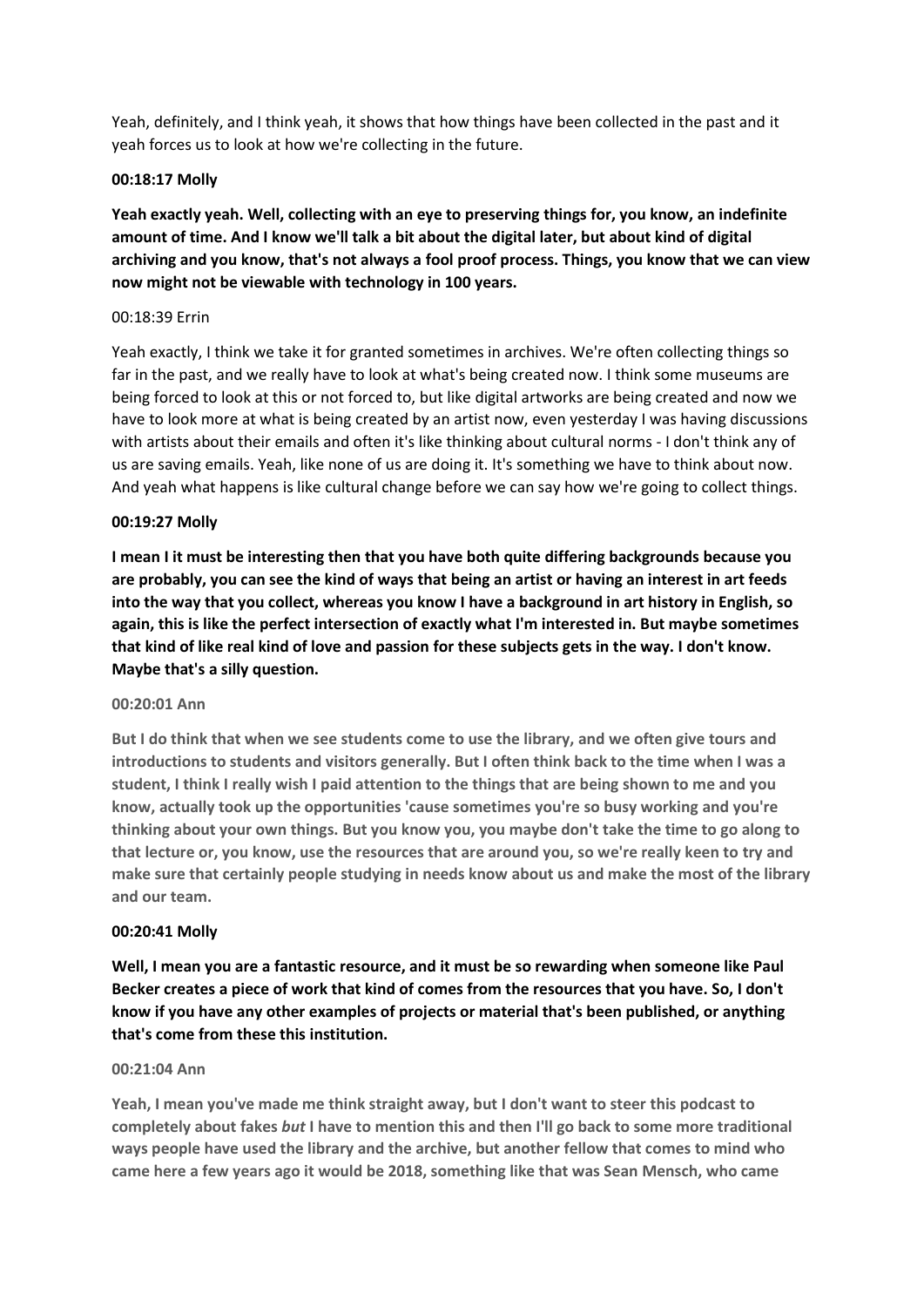**here in a different way using the time he has this fellowship not just to use the library and archive to do the research there, but also to talk to people and find these stories about local history and these sort of forgotten characters, and that's not very much how he makes his work. So, he was here for a month. He also visited museums around the region. He went to Whitby, and he saw some exhibits of Flint objects, megalithic axe heads etc on display and in his conversations with curators and being here and talking to staff here he developed a project which was shown in the library about an artist. Well, call him an artist, no he wasn't an artist he was a sort of rogue vagabond character. Now we know him as Flint Jack, that was the title of the exhibition that we had here and Sean brought some of these objects that were in museums that were labelled made by Flint Jack and showed them in the library spaces in a kind of creative sort of museum within the library shelves. And this character, essentially in the 19th century, spent his life creating these objects and then selling them to museums. They are still part of collections around the country. And Sean also created this whole story around this figure and told his life story and presented them in these cases, as I say in the library. And it was a lot about kind of questioning the authority of the library and museums. And that's exactly what you were saying beforehand about how something enters a collection and becomes part of that history, and what do we know about it and you know all that history that surrounds it?**

#### **00:23:29 Molly**

**Well, there's obviously something in the presence of all of these archives and your boxes out there, the ephemera that that are to do with artists and their lives, that makes that you know clearly makes people question the way that we are represented in the objects that we kind of leave behind us or that we work with, makes people kind of creatively wonder how they can play with that and disturb that.**

# **00:24:00 Ann**

**Yeah, I think it makes artists think about their record and their legacy as well in terms of how something goes down in history as being the authority on that that subject. So yeah, it is something I think the library does beyond kind of providing access to information, it does inspire people to make creative projects. And those are the projects that often stick in our minds as well because they're so fun as well for us to see come through. And you know, hear about and just you know. And it brought so many people to the Institute as part of Yorkshire Sculpture International exhibition and it was really great for the library and people still come back and say, oh, I thought I remember seeing something here. So yeah, it was a really good legacy.** 

#### **00:24:50 Molly**

**It's nice, we talked to Aoife Larkin from the Art Universities Special Collections and she talked about some of the works that they had that were kind of about the collections or exploring what a book could be, or like playing with the idea of what book was and I like those bits of work that really sit midway between being a research project and being an artwork and explore that. Obviously because that is exactly the kind of middle ground that I'm really interested in. So we've talked a bit about your different roles and the way that you work with the material. But I'm really interested in how each of you acquire new material. I mean and I don't know if you have an acquisition policy?**

**00:25:39 Ann**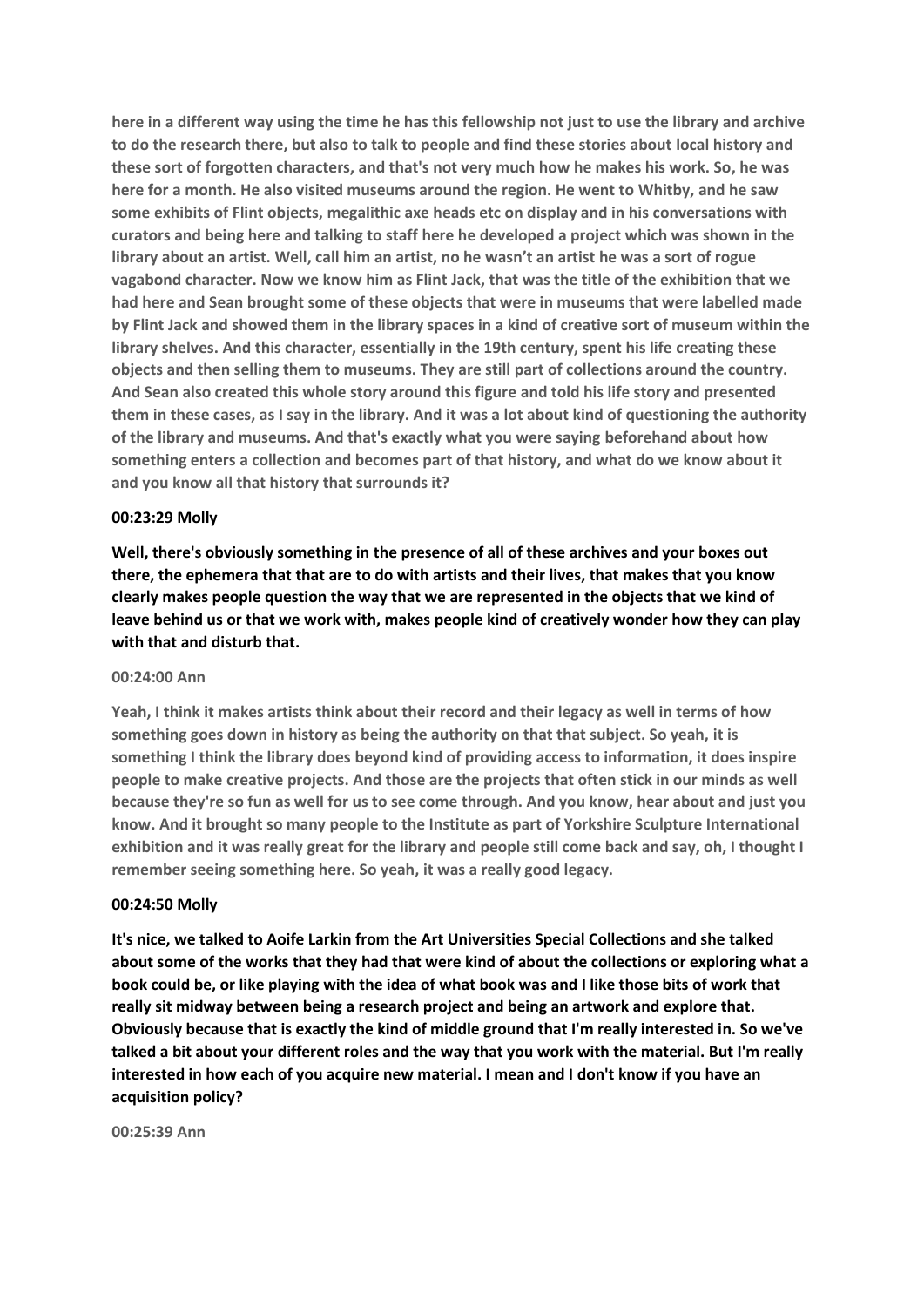**I mean you would think sculpture would be quite a discrete area that would be manageable and you wouldn't have to think too much about you know the acquisition policy, but we've got quite a detailed acquisition policy. And it's a mixture, it's thinking about how sculptures changed and how you categorise it when it mixes with other disciplines like architecture but also you know that range as well, so you know sculpture across the world and what that means. So, the way we kind of tackle it so that we don't explode with material is we have priority areas, and that is a lot to do with our relationship with the archive so post 1850 we collect British sculpture, and we say that we try collect comprehensively which is a rather impossible task. With the ephemera collections there was a part of that idea of collecting in depth. So, the idea of that particular area is so that somebody who really is working at an advanced level can really come and dig deep and really work up that original research in terms of what they produce.**

**Having said that, we're also really strong on a sort of modern contemporary international sculpture, so we have another level where we think about you know students in the area who might want to sort of follow a theme through various countries and periods, and so we're good on that and we get lots of gifts from visiting artists. The artists that we're connected to through the exhibitions. We have an exchange programme as well, so we exchange with other libraries around the world. And then the grants also give us a catalogue if we've given a grant to an exhibition, so that's a growing area as well. And then the rest of the world is really kind of other different periods. We kind of just have a sort of introductory level, so somebody wants to come and study sculpture of the Meiji period or something, we might have a section that would start you off so you can start thinking about that and if we've had an exhibition or an event that's brought more material in, there might be a sort of pocket that she's a bit richer in that area for example. So yeah, so that's how we manage the sort of whole world of sculpture. And apart from all the areas where it bumps up to other disciplines and we have to decide if a video piece is sculptural or whether a film can be sculptural. Sculpture and decorative arts, sculpture and architecture, gardens, you know there are lots of ways where you may not realise you're looking at sculpture or what the history of that relationship is. So yeah, it's a big field.**

#### **00:28:46 Molly**

**I can imagine, and I can also imagine that a lot of it is keeping on top of what's happening in the world of contemporary sculpture and tracking that and keeping on top of you know, new publications and acquiring those as well as like retroactively kind of filling in any gaps.**

#### **00:29:02 Ann**

**Yeah, I mean we do both of that at the same time. We have most journals about contemporary art. We would scan the listings of what's on and try and make sure we get the exhibition catalogues of things that are being shown and then if there is a subject that's coming up, that might be an event or an exhibition, we might look back at what are holding. So, with glass for example, the show at the moment, you know we were looking at what we've got and where we, you know could sort of develop it a little bit more, and some of the artists in the show have given us catalogues, so that's really good as well. So yeah, we've enriched that area.**

#### **00:29:42 Molly**

**And then Errin, how do you go about acquiring new material for the archive? Does it mostly come through donations? Or you do you actively kind of seek to acquire new collections and material?**

00:29:52 Errin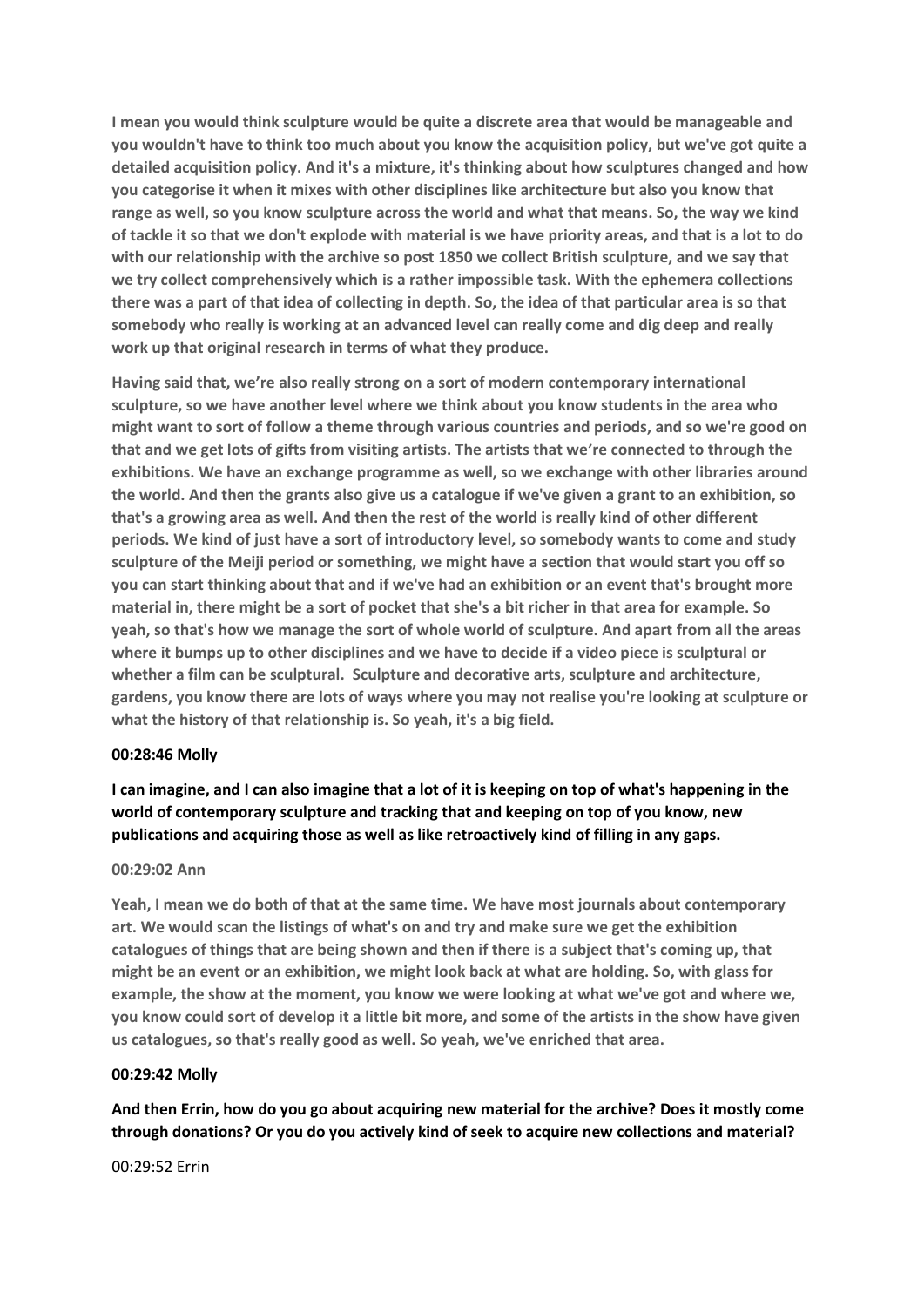So, our archive focuses on British sculpture from 1850 onwards, and so it happens in various ways, various lovely ways and different relationships with different people. So often we might get funding for a sculpture or just a sculpture will become available and the Leeds Art Gallery collection will be interested in that and then an archive might come organically through that. So, we have such a variety of archives that can range from full archive of sculptors and their entire life. And then sometimes we'll have smaller ones like just about certain projects which might echo the sculpture in the sculpture collection. And so it comes from many different relationships. So, we have fellows and researchers in that might have connections with different artists who might then become interested in the archive and what it can do. And we're also often just trying to raise awareness of what we do here and why it's important to collect and how it could benefit an artist as well because we're a place where their artworks and their archive can be accessible and it can be used by researchers and academics. But certain artists will have different views of their legacy and how important it is to protect that. And so we're often trying to encourage artists to realise how important it is to keep their things and the role we can have in that. They'll there could be talks that are held here, or exhibitions that are held here and then artists will become aware of what we do and we might get their get their archive through there as well.

#### **00:31:35 Molly**

**It's really interesting we were talking about how you kind of decide what gets included in archive and what doesn't, and how artists might have a different view of what's valuable in the material that they work with to an archivist or to the institute in general.**

#### 00:31:51 Errin

So we were talking about like how in depth and archive could be, what is important to the life of an artist and what would academics want to see or researches in 100 years' time. We have many collections from the 1850s onwards and we have many personal things and personal photographs and things from such a long time ago which really help inform who that person was. And artist nowadays might not think that that is valuable to who they are and their life and their artwork and like you're saying, is a receipt important? but that could be really interesting to see what they were doing and who they were buying from, who their suppliers were. And things like letters really give a glimpse into people's lives and who they were working with and things like that. But it's often really up to the artist. It's really interesting to have those conversations with artists as well, and because they could just think, well, like I did my sketches and that informed the artwork and that could be the only thing you're interested in. But we're always saying that we're interested in the whole idea of your career. How did you get to it? It wasn't just where did your ideas come from? What was your source material? So it's having those conversations of what's important to an artist.

#### **00:33:17 Molly**

# **And is it just living artist then that are currently working that are donating their archives. Do you ever get ones from ages ago and is there a difference in the way that you kind of think about that material or work with it or process it or store it?**

#### 00:33:34 Errin

Yeah, definitely so if we're working with living practising artists, sometimes it's often the archives from their early work that they're looking more to donate the ones that they've kind of nicely packaged in their minds or physically and are kind of finished with it and are happy to give. So they're often curated really by themselves and you know, a lot of artists that are practising could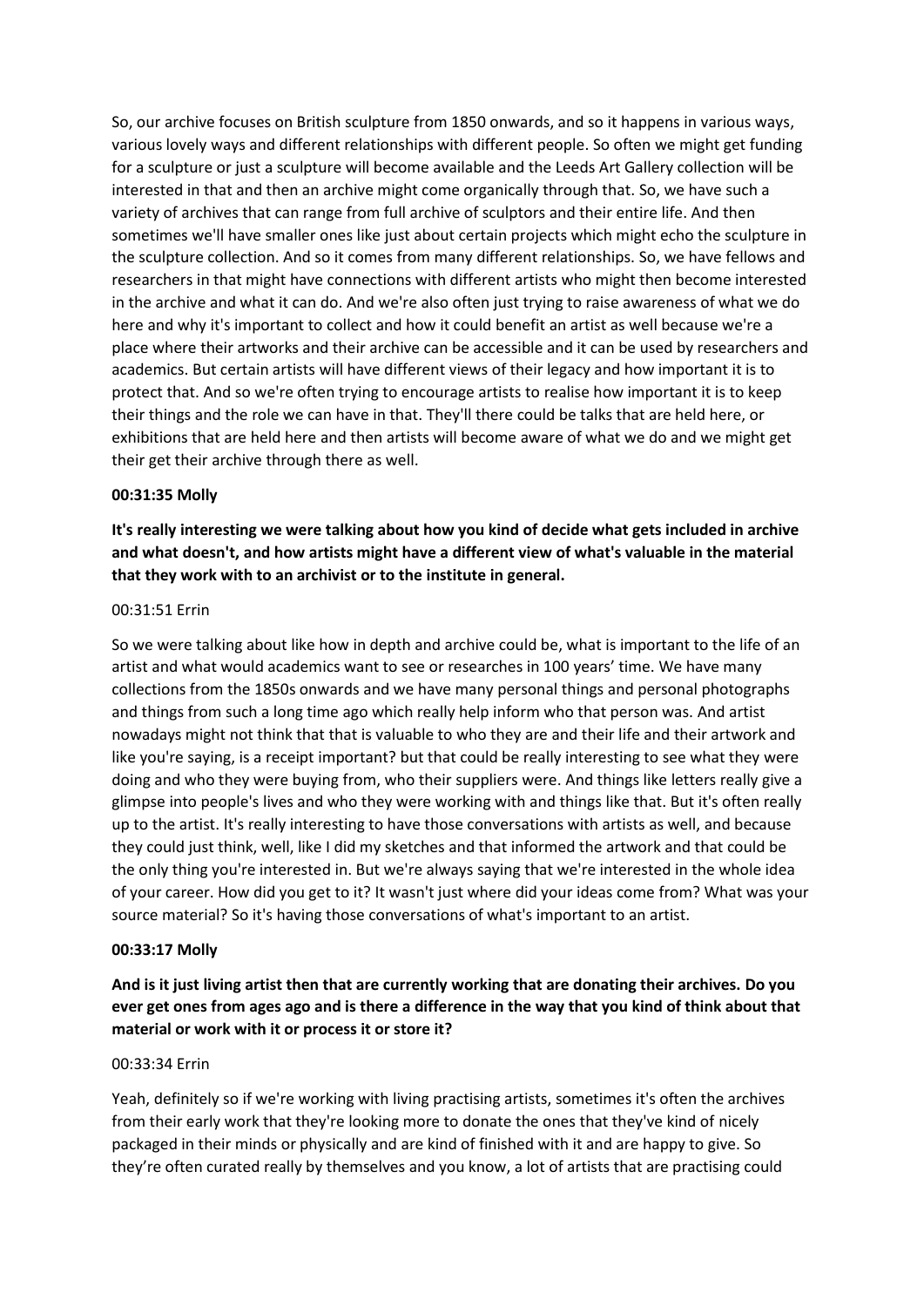also be using their archives actively throughout their careers. And it's really interesting when we get full collections at the end of an artist's life, such as we have the archive of Helen Chadwick, which is 135 boxes that came to us from basically her house and her studio, and everything has been kept in its original order, and you can see how she was using her early work in her later work. So, 20 years later she was using things and going back to them, so it's great both ways really. You can have such an active conversation with living artists, getting them to kind of think about how they want to be remembered, and then other archives come to us like that. And people are able to just delve in and see it as it as it was. And as the artist was living through it. So, it's such a range.

# **00:34:58 Molly**

**It's really interesting this idea of self-archiving and self-editing in that way. I suppose it's far more attached to your ego really than like a final finished, you know, exhibition that's slightly different than a personal archive and yeah, I guess some artists might be more comfortable than others. I think about this piece all the time, it's a Andy Warhol's time capsules where he, he was like a real hoarder, and he just like put everything in boxes and sent them away to a storehouse and then like 100 years later – not 100! - you know like years later they were opened by the Andy Warhol Museum or something and then archived. And it's just loads of rubbish. But also, you know really interesting objects as well.**

# 00:35:44 Errin

It's like a lot of artists, especially like I said from 150 years ago. I'm sure they never thought that any of their material would be in an archive let alone yet so many years later, and I think the idea of archives are constantly, I think in more people minds now you've got, I mean art archives have existed for a long time. National record offices obviously have existed for a long time, but even things like football clubs are now looking at their archives. And big institutions are looking at their own legacies. Even museums are looking at their own histories, and so it feels like it's more in the mind of artists now. That's some of the things we've collected safe in the past 30 years it kind of feels like the artists weren't thinking necessarily and weren't maybe self-curating, but it's so interesting going forward and having that having that.

# **00:36:40 Molly**

**Yeah, I wonder what you think that you can't, I mean the ephemera as well that you have for people researching, I'm wondering what you both think that you can't tell from an archive, from someone personal archive, as opposed to what you can. 'cause obviously you know there's a million and one things you can learn from someone's you know personal objects, but I'm wondering what you kind of, what you can't tell about someone's work?**

# **00:37:09 Ann**

**Well, what you make me think of in that question is the national life stories. Interviews that we're involved in here at the Institute. You can access through the library as well. It's a project run by the British Library to interview not just artists, but fingers crossed society as it were. And it's very much like a social history project as well, in that they really go into depth about somebody. You know what it felt like to be in a certain exhibition and those kind of relationships with people they had. And sometimes I know that may come through in letters etc. But to hear an artist speak about some of that is fascinating as well, and they don't often think it's important that you know why are you asking me about the, you know, kind of the way the studio looked or felt or how cold it was, and it's those kind of memories are quite interesting in terms of the feeling of a moment of**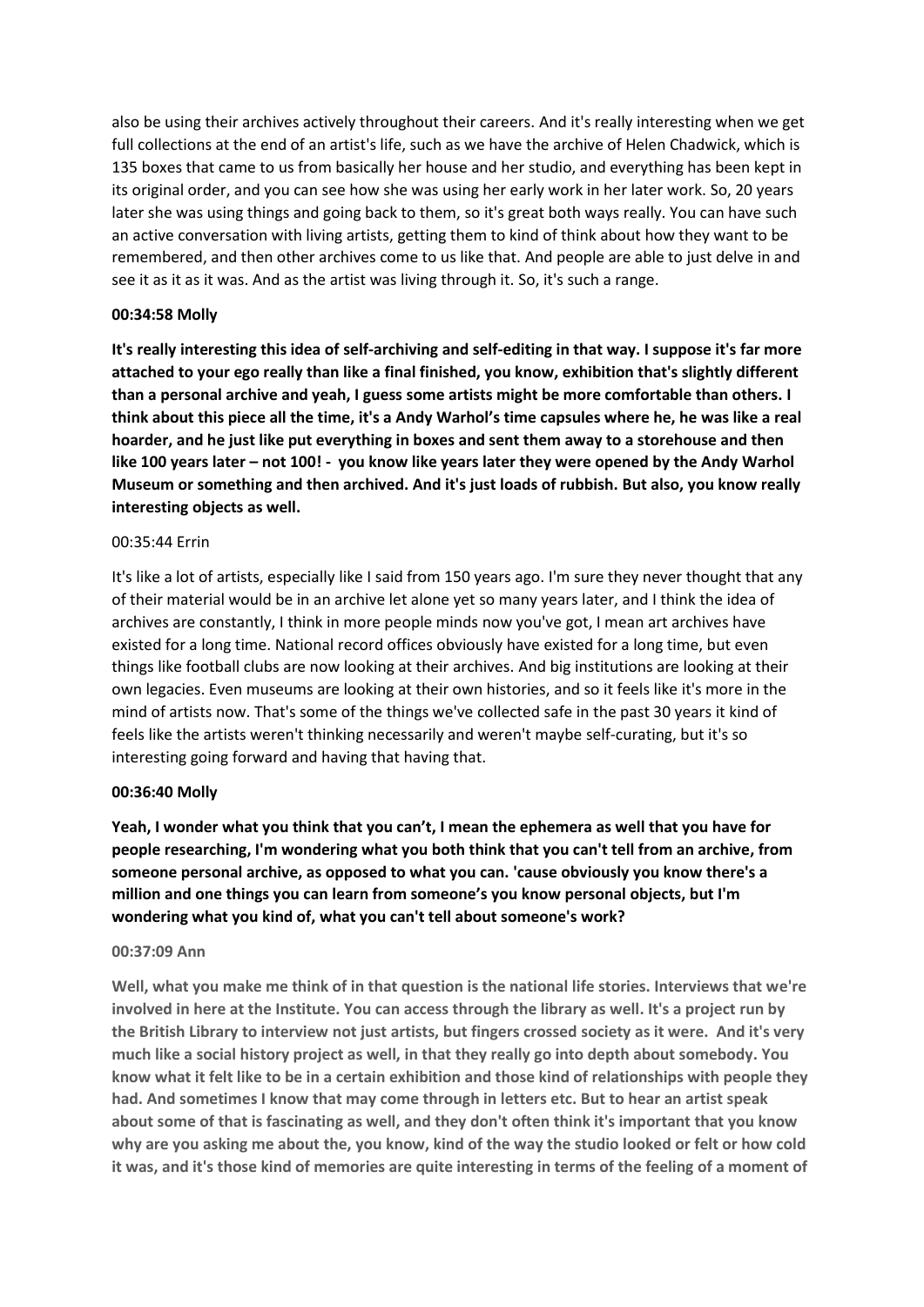**for an artist in making a work and you know what might have affected how they make decisions as it were so I think that's important.**

#### 00:38:26 Errin

Yeah, I think it's those personal touches. We had an event recently where we were talking to families about their family members who were associated with sculpture in our collection, and they were talking about another family member doing an interview and doing an impression because the artist was never recorded. But they did an impression of their mother like and her accent and how she had these little terms. And it's like those are the things that you don't always get. And so, and that's another thing, like the archive can only tell you so much, so we're always trying to feed back to the library. And those interviews are so amazing for people to sit and to listen to get that kind of personal touch. There's something about the voice that, those experiences that might not be written down. How he said that how the studio felt might not be something that they've ever written down. I mean, I've never written down how it feels to work in an archive, so you know this recording itself adds to add to that.

#### **00:39:28 Ann**

**I mean we all have those images in our collections where we've recorded a Street View for no reason, and then you know you look at it 20 years later and you think that's really interesting. It wasn't the one where it photographed something important to you but it's the kind of background things that you walk past every day or something, so that sort of information is it's, you know, can only be sort of recorded from the artist when they're alive.** 

#### **00:39:55 Molly**

**I think I'm so fascinated by these artist files. I think they're so interesting. But I mean so in general the library, or libraries in general and archives in general, and I say this with so much love and affection for them: they're not super glamorous places. They're not necessarily what you would, you know, quote unquote, call, fun. But actually, they are really amazing repositories of information. And yeah, they're incredible, and especially, you know this institute, which is free to use. It's an amazing resource, so I'm kind of interested in what you both think are the ways that we should be engaging people in in these libraries and archives, and I guess also what the barriers are for people in accessing them or becoming interested in them.**

#### **00:40:55 Ann**

**I mean, it's something we think about and talk about a lot and it's you know it's constantly something on our minds. But I, I suppose thinking as the staff as a team, we work to really inspire people to think about sculpture broadly. So, there's a lot of movement between people coming in to see an exhibition downstairs and seeing something there and thinking 'wow' and you know then our information staff are always telling people to come up to the library. You know there is an archive here? so you know that kind of movement in terms of people who may want to follow up on it. And as I say, we might just have a few, you know, general interest in what the library is about, so it is difficult because we are tucked away above the galleries and there is a sort of staircase that looks like you're heading for some offices, but you know if people can get the sense that we are open to anybody, you can come along you can spend time you don't have to have anything particular to look at. You can just come and see the space and be in the space, and you know, just use it as a place to think about, not necessarily sculpture even, just art in general. See where it takes you. It's a place to discover as well. Think it's very. It's very a creative, inspiring**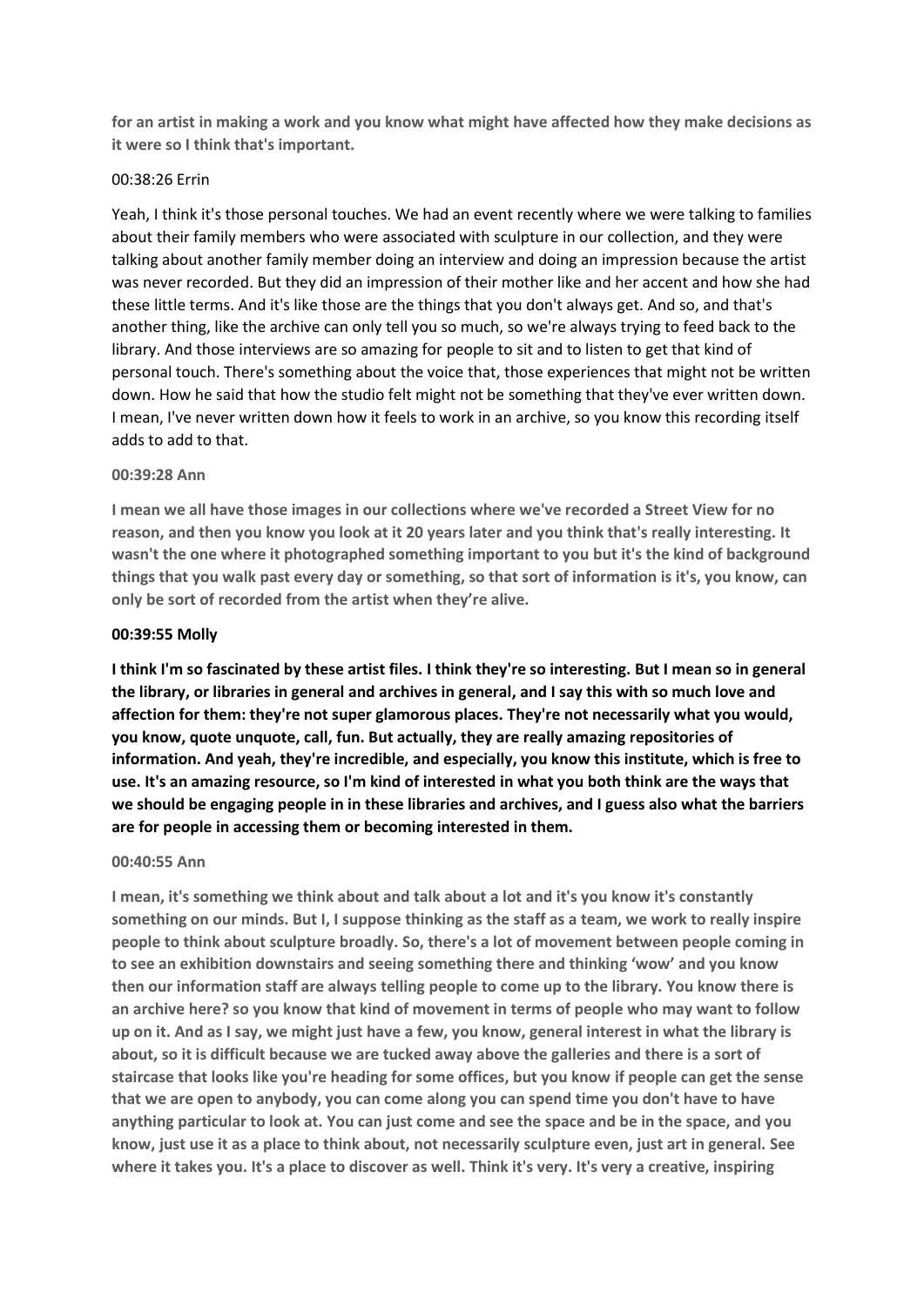**place as well, and it it's calming. It's really good for your mind to take yourself out of the moment and think about something you haven't really thought of before and just browse the books.** 

# 00:42:30 Errin

Yeah yeah, I think yeah there's always that. We obviously love archives and libraries. And like I said, both of our experience is being in them for so many years. But you forget, sometimes we try and always remember that it's not necessarily true that everyone has been to an archive before. I meet people, a lot of researchers every week have said 'I've never used an archive, by the way, so let me know if I'm doing anything wrong' and there is that little bit of a barrier. But like I said, it's so nice here, it's such a wooden little haven in the middle of the city to come and explore the exhibition and then just find this lovely, safe, calm space upstairs to explore anything you know and just ask those questions or just explore on your own. You don't have to know exactly what you want to see. We can always help you if you have one little subject area that you'd like to explore. Anything, really, we're always here to help and we try and get things out on social media and things like that, just to become more accessible.

#### **00:43:36 Molly**

**Well, that's I mean that's a real value in grounding your experience of an artwork in knowledge about it, because I think you know when you walk into a gallery, and maybe it's a big white cube, and you know you have these artworks, which maybe you don't understand immediately, it can make it quite inaccessible and feel quite distant and like this amazing thing that you are not part of, whereas you know when artworks are attached to a library or attached an archive, grounding a sculptor's work in their everyday objects makes it more real and more accessible and more understandable. And that's a really amazing resource to have.**

#### **00:44:23 Ann**

**And it's not just. I mean, we have audio-visual material as well. So people can watch past events and talks and listen to talks here and you can sort of surround yourself in the subject with that and just look at the images. And as I say, you don't have to be an expert in to find your way around our library in particular is Open Access as well, which is, is a real a real boon at the moment. I mean to go to a library and just be able to wander the shelves. It's really great for discovery in terms of finding subjects that you didn't realise you were interested in.**

#### **00:44:58 Molly**

**And clearly that really quite holistic way of experiencing art and working with art was part of Henry Moore's vision. But I wanted to quickly talk to you guys about digital. Digital is really interesting because it wasn't, it just wasn't a thing when the institute was kind of first developed. So, I guess working with that is a whole separate thing and I think with heritage and archives and libraries there's often this kind of misconception or expectation that everything is available digitally. And is exactly the same as it is physically and one just replicates the other, whereas actually it's more I would say about enriching and you know doing different projects and sharing, so I'm wondering what your thoughts are and how you kind of bring digital media into the work you do?**

#### 00:46:01 Errin

Yeah, so the library is doing a lot so I will let Ann talk about that. But in terms of the archives, I think it was especially really present in the pandemic when researchers were suddenly all over the world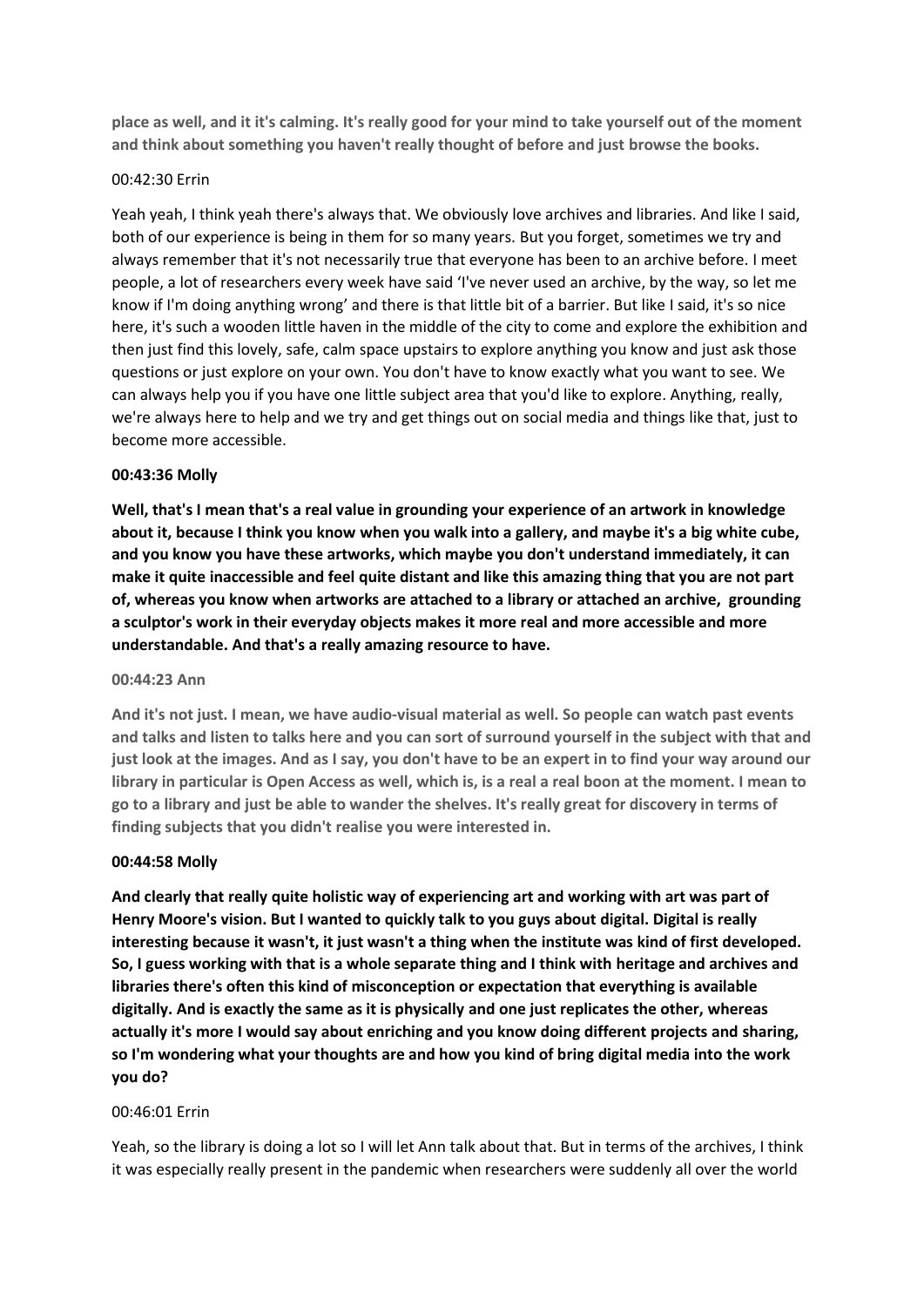and all grounded, and it was very much like 'can we get this information' and I think just generally with the 'Google age', more and more academics are expecting everything to be online and so it was an interesting time to respond to enquiries and ideally we'd love everything to be digitised and digital, but unfortunately it's not. But we're trying to get that way so it can be more accessible to people. And in terms of digital collecting, it's just a constantly evolving thing in archives, and I think the whole archive profession is like what is everyone else doing? like how are you storing all of this? This, but we're very open to those developments. And we have some computer drawings even in our collection. So thinking about new ways that artists are creating and how we can support that and also thinking about digital material that we can digitise before it's not viewable anymore, and being able to show and make it accessible to people. So and like we've seen earlier, there are some artworks such as installations that only exist now on AV, and so it's really important for us in our role that we're digitising that and we're the centre of how people can access that. And it throws up loads of interesting debates I think in the archive world about loaning as well. We have a lot of digital material like audio and then video that might be the only existing copies, and it's like how do you loan that? What's the original piece? Can another museum hold a copy of that? And is that OK? Is that the original or what is? What is the audio-visual? What is the digital thing you know?

#### **00:48:04 Molly**

# **That's so interesting. Yeah, I think the whole world is kind of having that debate really, aren't they? With NFT's. Yeah, yeah.**

#### 00:48:17 Errin

I decided to ignore that concept until I really need to. Yeah, but it's just constantly in nearly every meeting that comes up about acquiring new things, it's always 'But what about digital?' And we're rethinking our collections development policy over at Leeds Museums and Galleries and how to incorporate the digital into that, so yeah it's forever evolving. People are more demanding but that pushes us to make sure that we are up to date with how to store things, how to make them accessible.

#### **00:48:54 Ann**

**See I would say the archive's done lots. The library sort of transitioned in certain areas into working with digital materials so you know we've always photographed the exhibitions and talks have been recorded and then that became a digital activity essentially. So, we developed this digital management system where that is stored essentially. And that's available for anybody to look at who comes to the Institute. And then there's this whole how things go online, kind of using social media. So we're kind of sort of chartering a new course now there. So, a lot of it is working with the actual speakers about their rights, you know whether they want to put their material online. So we're doing what we can and trying to encourage that and then. But we've also tried to sort of showcase our collections so in the room we're in now, we have lots of special collections. The older material the artist books, and so we've tried to sort of choose items from there that people can't really get a sense of from a library catalogue, and they can't come in here and browse this bit of the library, so we kind of showcase those through digital media and maybe looking more to make films that kind of excite people and entice people in and we've done a little bit of that already, but we hope to go forward with that a bit. And it's all about that trying to develop curiosity and interest and people just knowing that we've got it. So yeah, getting it out there in that way. But yeah, I think we're at the early stages of it, really.**

#### **00:50:35 Molly**